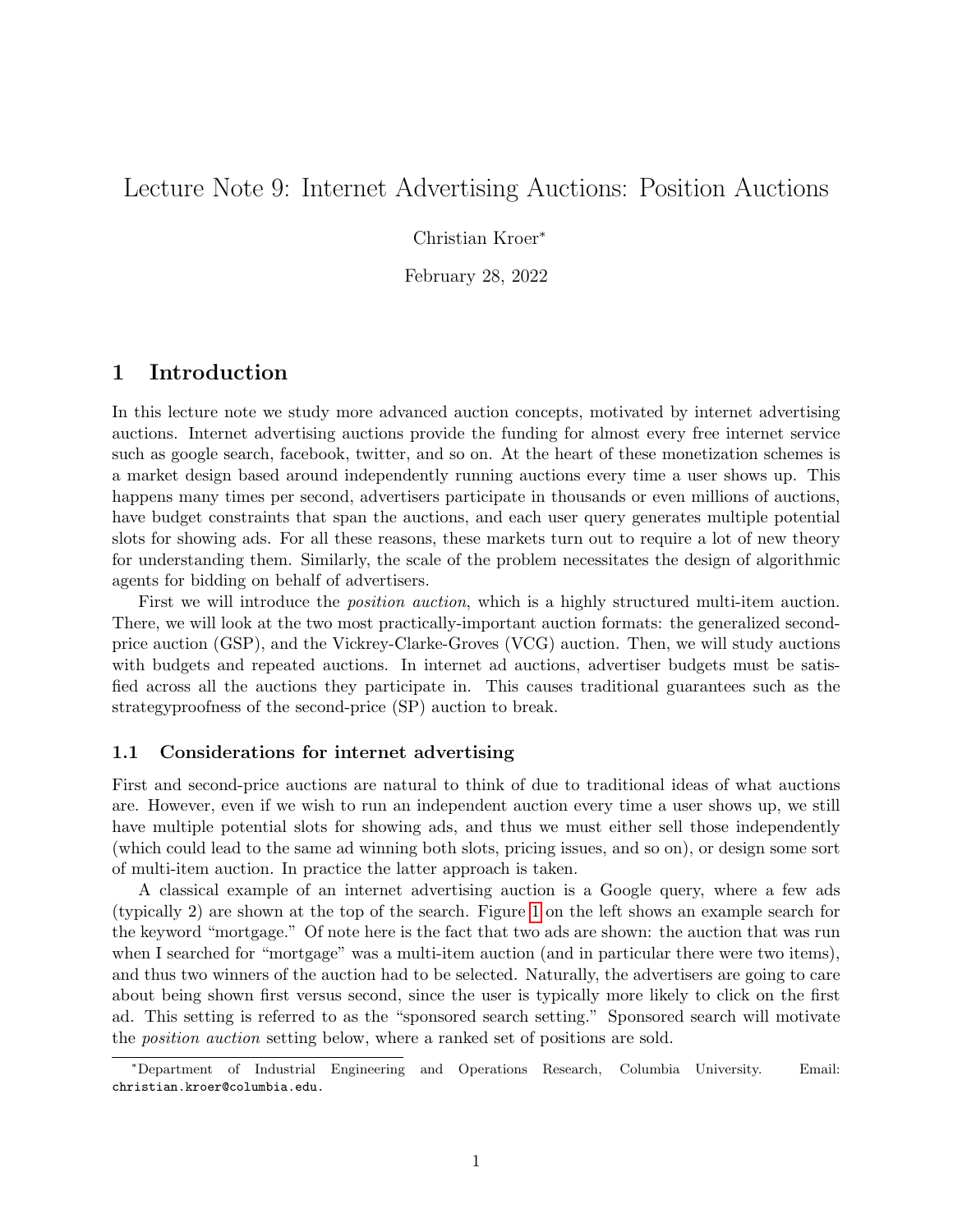

<span id="page-1-0"></span>Figure 1: Left: A Google query for "mortgage" shows 2 ads. Organic search results follow further down. Right: The front page of Reddit. The second feed story is an ad.

The position auction model can also be used to approximate other settings such as the insertion of ads in a news feed; a news feed is the familiar infinitely-scrolling list of e.g. Facebook posts, Reddit posts, Instagram posts, or Twitter posts. For example, Reddit typically inserts 1 ad in the set of visible results before scrolling (see Figure [1](#page-1-0) on the right), with another ad appearing in the next 10-15 results (tested March 28th 2020). Similarly, Facebook and Twitter insert 1-2 sponsored posts near the top of the feed. Truly capturing feed auctions does require some care, however. The assumption of there being a fixed number of items is incorrect for that setting. Instead, the number of ads shown depends on how far the user scrolls, the size of the ads, and what else is being shown in terms of organic content. We will focus on the simpler setting with a fixed number of slots, but properly handling feed auctions is an interesting problem.

Beyond the multi-item and budget aspects, internet advertising has a few other interesting quirks. Below these are discussed briefly, though we will mostly abstract away considerations around these issues.

### 1.1.1 Targeted advertising.

In a classical advertising setting such as TV or newspaper advertising, the same ad is shown to every viewer of a given TV channel, or every reader of a newspaper. This means that it is largely not feasible for smaller, and especially niche, retailers to advertise, since their return on investment is very low due to the small fraction of viewers or readers that fit their niche. All this changed with the advent of internet advertising, where niche retailers can perform much more fine-grained targeting of their ads. This has enabled many niche retailers to scale up their audience reach significantly.

One way that targeting can occur is directly through association with the search term in sponsored search. For example, by bidding on the search term "mortgage," a lender is effectively performing a type of targeting. However, a second type of targeting occurs by matching on query and user features (such targeting is used across many types of internet advertising including search, feed ads, and others). For example, a company selling surf boards might wish to target users at the intersection of the categories {age 16-30, lives in California}. Because each individual auction corresponds to a single user query, the idea of targeted advertising can be captured in the valuations that we will use for the buyers in our auction setup: each buyer corresponds to an advertiser, each auction corresponds to a query, and the buyer will have value zero for all items in a given auction if the associated query features do not match their targeting criteria.

Targeted advertising has the potential for some adverse effects. Of particular note are demographic biases in the types of ads being shown (a well-documented example is that in some settings, ads for new luxury housing developments were disproportionately shown to white people). In a later lecture note we will study such questions around demographic fairness. A second potential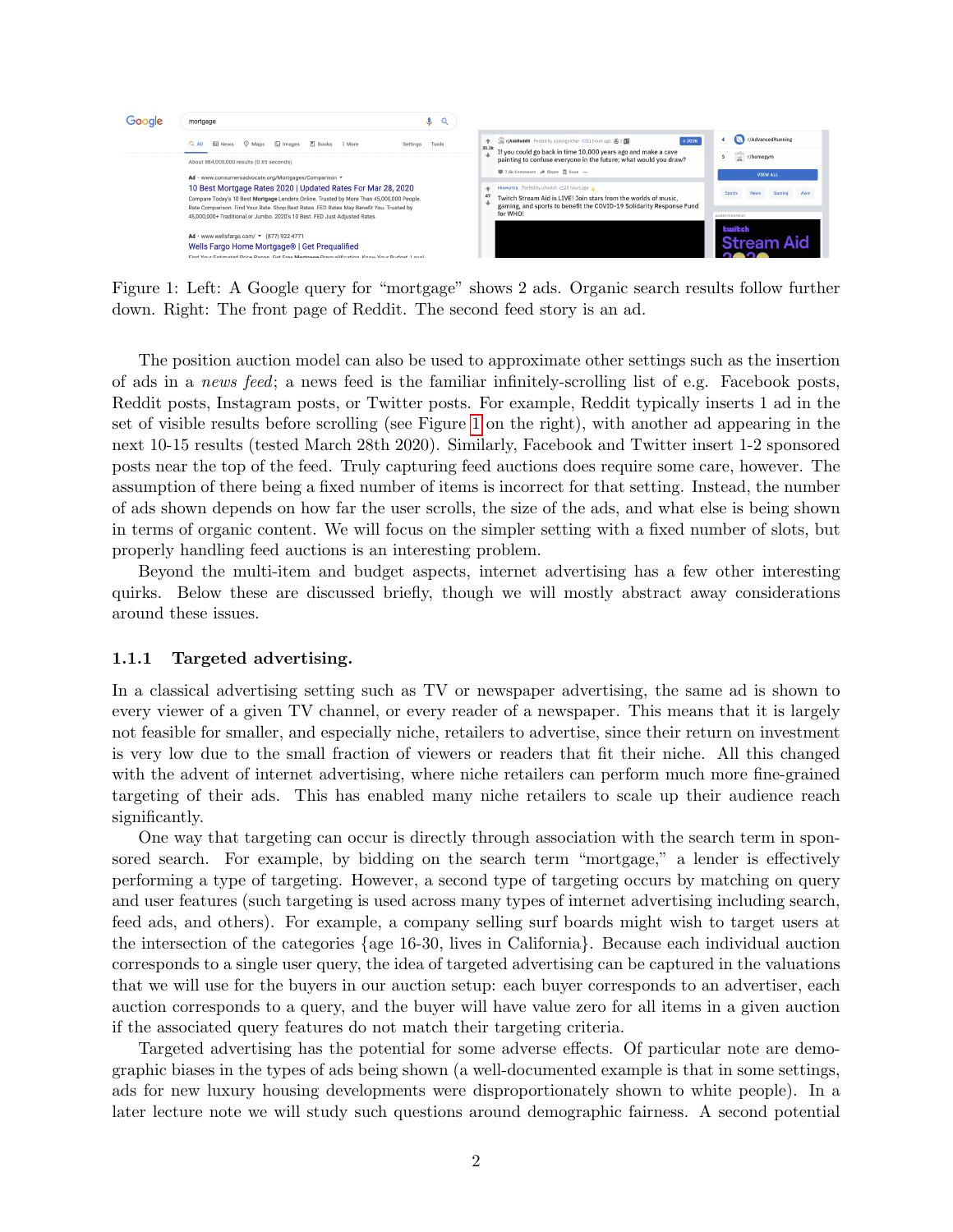issue is that of user privacy. This is an interesting topic that we will unfortunately not have too much to say on, as it is outside the scope of the course.

#### 1.1.2 Pay per click.

Another revolution compared to pre-internet advertising is the pay per click nature of most internet advertising auctions. Many advertisers are not actually interested in the user simply viewing their ad. Instead, their goal is to get the user to click on the ad, or even something downstream of clicking on the ad, such as selling the advertised product via the linked website. Because the platform, such as google, is in a much better position to predict whether a given user will click on a given ad, these auctions operate on a cost per click basis, rather than a cost per impression. What this means is that any given advertiser does not actually pay just because they won the auction and got their ad shown, instead they pay if the user actually clicks on their ad.

From an auction perspective, this means that the valuations used in the auctions must take into account the probability that the user will actually click on the ad. Valuations are typically constructed by breaking down the value that a buyer i (in this case an advertiser) has for an item (which is a particular slot in the search query or user feed) into several components. The value per click of advertiser i is the value  $v_i > 0$  they place on any user clicking on their ad (modern platforms generalize this concept to a value per conversion, where a conversion can be a click, an actual sale of a product, the user viewing a video, etc.) The click-through-rate is the likelihood that the user for query j will click on the ad of advertiser  $i$ , independently of where on the page the ad is shown. We denote this by  $CTR_{ij}$ ; we will assume that  $CTR_{ij} = 0$  if query j does not fall under the targeting criteria of buyer *i*. Finally, the *slot qualities*  $q_1, \ldots, q_s$  are scalar values denoting the quality of each slot that an ad could end up in. These are monotonically decreasing values, indicating the fact that it's generally preferable to be shown higher up on the page. Now, finally, the value that buyer *i* has for being shown in slot *s* of query *j* is modeled as  $v_{ijs} = v_i \cdot CTR_{ij} \cdot q_s$ .

For the rest of the lecture note, we will assume that  $v_{ij}$  is the value that buyer i has for auction j; this value encodes the value per click, the CTR, and the targeting criteria (but can allow for more general valuations that do not decompose). Note that this assumes correct CTR predictions, which is obviously not true in practice. In practice the CTRs are estimated using machine learning, and it is of interest to understand which discrepancies this introduces into the market. Secondly, we are assuming that buyers are ok maximizing their expected utility, rather than observed utility. This is largely a non-problem, since they will participate in thousands or even millions of auctions, and thus their realized value can reasonably be expected to match the expectation (at least if the CTRs are correct). The slot quality  $q_s$  will be handled separately in the next section. Once we start discussing budgets, we will keep the presentation simple by assuming a single item per auction, thus avoiding the need for slot qualities.

### 2 Position Auctions

In the position auction model, a set of S slots are for sale. The slots are shown in ranked order, and the value that an advertiser derives from showing their ad in a particular slot s decomposes into two terms  $v_{is} = v_i q_s$  where  $v_i$  is the value that the advertiser places on a user clicking on their ad, and  $q_s$  is the advertiser-independent click probability of slot s. Here we assume that  $v_i$  already incorporates the click-through rate (so in particular it could be that  $v_i = v'_i \cdot CTR_i$  where  $v'_i$  is their actual value per click, and  $CTR_i$  is the click-through rate in the current auction). It is assumed that  $q_1 \ge q_2 \ge \cdot \ge q_s$ , i.e. the top slot is better than the second slot, and so on.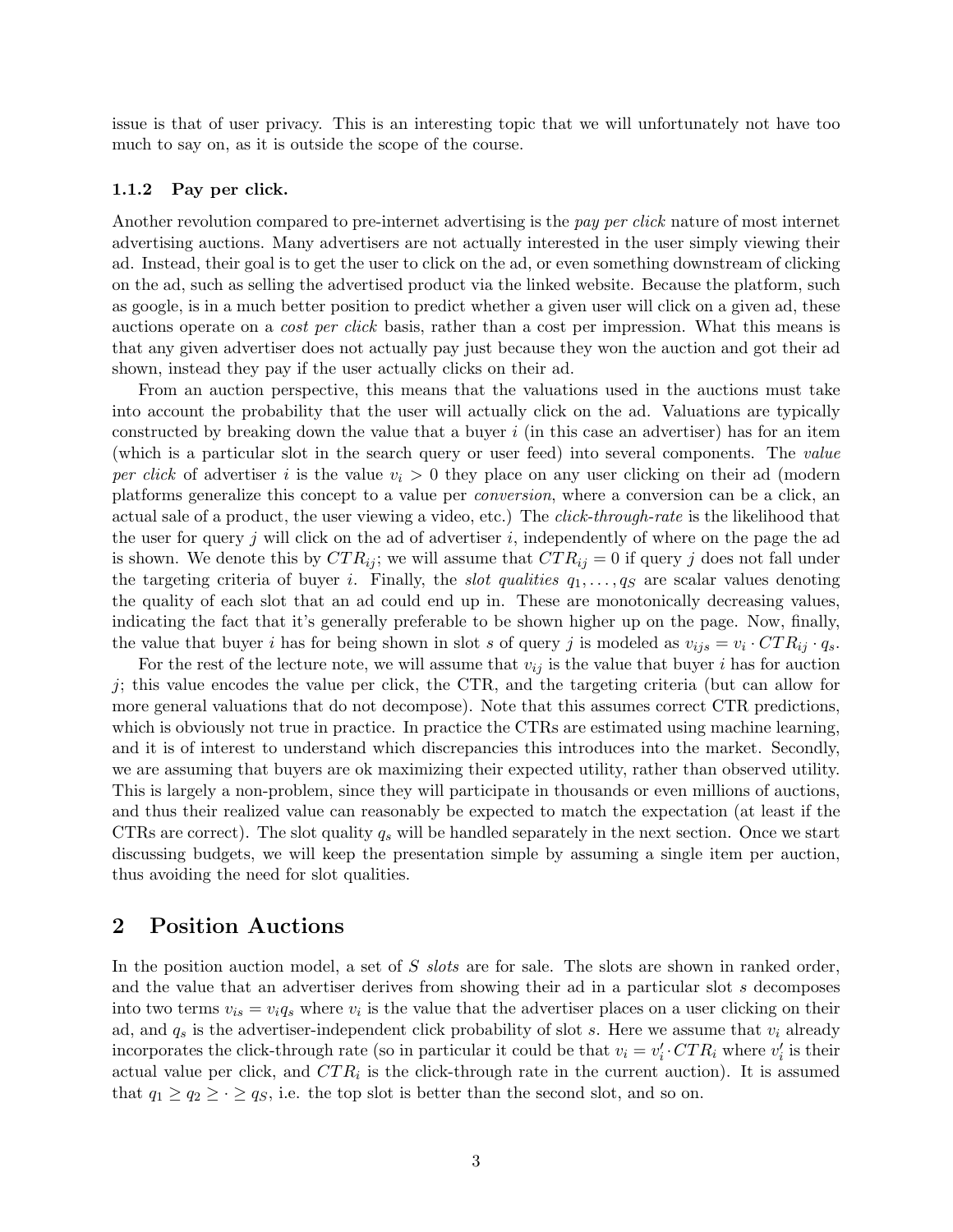Now suppose that the *n* advertisers submit bids  $b \in \mathbb{R}^n_+$ . Both auction formats we will use then proceed to perform allocation via welfare maximization, assuming that the bids are truthful. We will also refer to this as bid maximization. In particular, we sort  $b$  (suppose without loss of generality that the bids are conveniently already ordered by buyer index:  $b_1 \geq b_2 \geq \cdots \geq b_n$ , and allocate the slots in order of bids (so buyer 1 with bid  $b_1$  gets slot 1, buyer 2 gets slots 2, and so on up to bid  $b<sub>S</sub>$  getting slot S).

<span id="page-3-0"></span>**Example 1.** Suppose we have two slots with quality scores  $q_1 = 1, q_2 = 0.5$ , and three buyers with values  $v_1 = 10$ ,  $v_2 = 8$ ,  $v_3 = 2$ , and suppose they all bid their values. Then buyer 1 is allocated slot 1, and they generate a value of  $v_1 \cdot q_1 = 10$ , buyer 2 is allocated slot 2 and they generate a value  $v_2 \cdot q_2 = 4$ , and buyer 3 gets nothing.

### 2.1 Generalized Second-Price Auctions

The generalized second-price (GSP) auction sells the S slots as follows: First, we allocate via bid maximization as described above. If the user clicks on ad  $i \leq S$ , then advertiser i is charged the next-highest bid  $b_{i+1}$ . GSP generalizes second-price auctions in the sense that if  $S = 1$  then this auction format is equivalent to the standard second-price auction (if we take expected values in lieu of the pay-per-click model). However, this is a fairly superficial generalization, since GSP turns out to lose the core property of the second-price auction: truthfulness!

In particular, consider example [1](#page-3-0) again. With GSP prices, buyer 1 gets utility  $q_1(v_1 - v_2) = 2$ when everyone bids truthfully. If buyer 1 instead bids some value between 2 and 8, then they get utility  $q_2(v_1 - v_3) = 4$ . Thus, buyer 1 is better off misreporting. More generally, it turns out that the GSP auction can have several pure-Nash equilibria, and some of these lead to allocations that are not welfare-maximizing. Consider the following bid vector for example [1,](#page-3-0)  $b = (4, 8, 2)$ . Buyer 1 gets utility  $0.5(10-2) = 4$  (whereas they'd get utility 2 for bidding above 8). Buyer 2 gets utility  $1(8-4) = 4$  (whereas they'd get utility  $0.5(8-2) = 3$  for bidding below 4). Buyer 3 is priced out.

#### 2.2 VCG for Position Auctions

The second pricing rule we will consider is the VCG rule. Recall that VCG computes the welfaremaximizing allocation (assuming truthful bids), and then charges buyer i their externality (i.e. how much the presence of buyer  $i$  decreases the social welfare across the remaining agents).

Let  $W_{-i}^S$  be the social welfare achieved by buyers  $[n] \setminus i$  if we maximize welfare across only those buyers, and let  $W_{-i}^{S-i}$  be the social welfare of  $[n] \setminus i$  if we maximize welfare using only the slots  $\{1, \ldots, i-1, i+1, \ldots S\}.$ 

$$
W_{-i}^{S} - W_{-i}^{S-i} = \sum_{k \in \{i+1, \dots, S+1\}} b_k \cdot s_{k-1} - \sum_{k \in \{i+1, \dots, S\}} b_k \cdot s_k \tag{1}
$$

$$
= \sum_{k \in \{i+1,\dots,S+1\}} b_k \cdot (s_{k-1} - s_k) \tag{2}
$$

Theorem 1. The VCG auction for position auctions is truthful.

*Proof.* Suppose again that buyer bids are sorted, with buyer i winning slot i when bidding truthfully. Now suppose buyer i misreports and gets slot k instead. Now we want to show that bidding truthfully maximizes utility, which means:

$$
s_i \cdot v_i - [W_{-i}^S - W_{-i}^{S-i}] \ge s_k \cdot v_i - [W_{-i}^S - W_{-i}^{S-k}].
$$